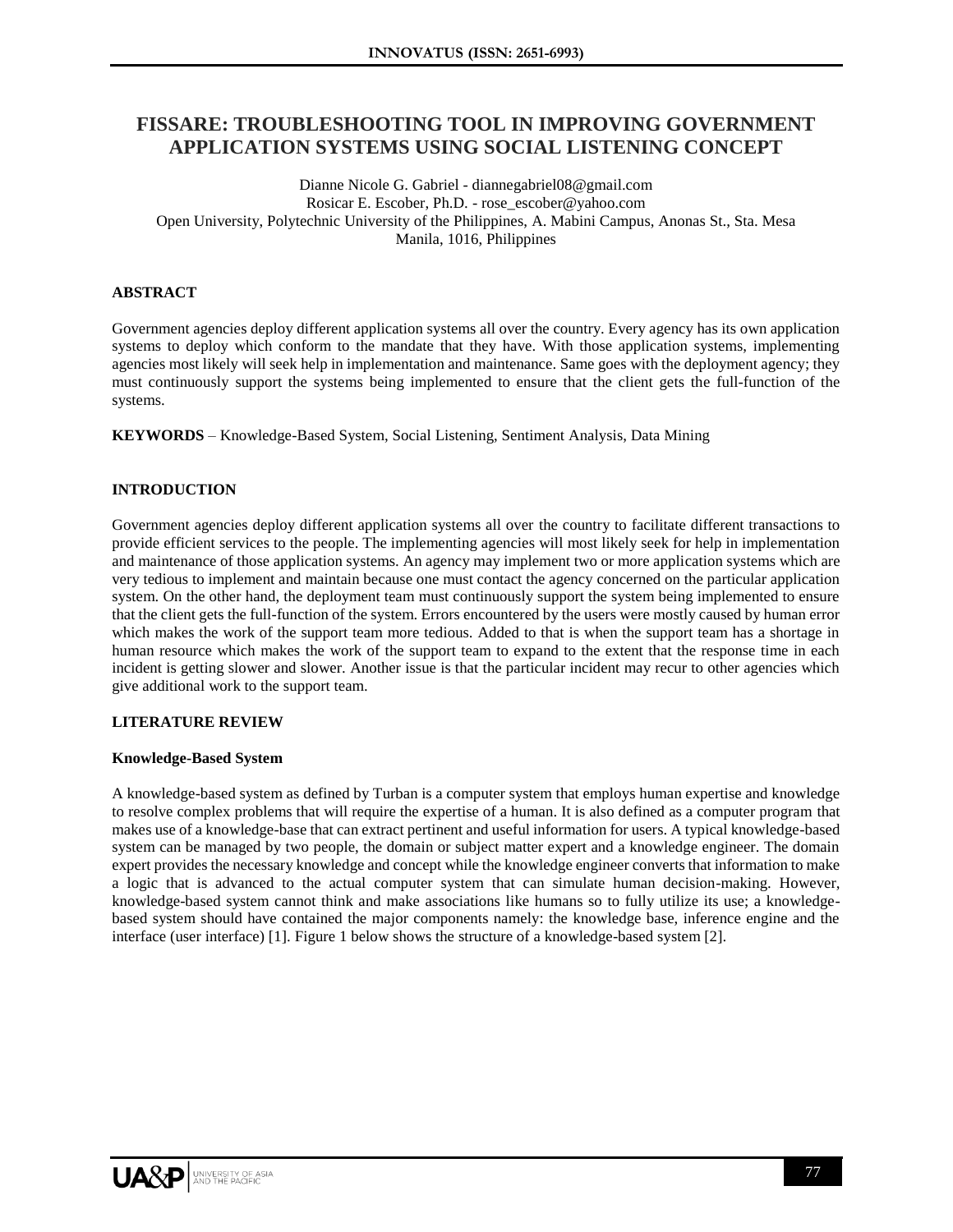

**Figure 1. Structure of a Knowledge-Based System**

# **Knowledge-Based System Development**

Experts' knowledge was stored in an abstract way. The knowledge engineer's responsibility is to acquire, transfer and represent the experts' knowledge. The knowledge of the experts can be obtained from subject matter expert, domain experts and teachers. The process of knowledge acquisition includes interviews, the use of questionnaires and observation to be able to obtain accurate and clear information. But these techniques cannot be used to extract unspoken ideas that are stored on the experts' subconscious mind. Methods like concept sorting, mapping and protocol analysis are used in this instance [3].

The knowledge that has been acquired must be promptly recorded to represent knowledge. Represented knowledge can help the knowledge engineer to understand the system much better. Some typical examples of knowledge representation techniques are rules, semantic network and scripts. Selecting appropriate knowledge representation technique is one of the major tasks of a knowledge engineer [3].

## **Social Listening**

Social media sites like Facebook, Twitter, Instagram, etc are like a public forum for expression where billions of people share their experiences views and opinions about everything [4]. Social listening or social media listening is the process of tracking discussions around specific matter that can be used to discover new opportunities or to even make new content that can be used by the audiences [5]. This lets you know what is being said about a particular brand real time. It also involves tracking of social media mentions in every platform [6].

Mention tracking and notifications is the most important key to have an effective engagement strategy. Context analyzation from ambiguous trends and discussions can give important insights to be able to serve the target audience much better. This is where listening comes. With the help of social listening, we do not need to look on every conversation or tweets or posts but instead we look into the aggregate collection of social media messages. Social media listening makes us view things in a larger scale. There are many uses of the data being gathered in social listening like tracking of overall brand health, creating content for audience cravings, generate ideas that can be used in marketing campaigns and customer experience improvement [5].

## **Sentiment Analysis**

Sentiment analysis is a set of procedures to determine whether the data is positive, negative or neutral [7]. This is the major technique used in many social media monitoring systems and trend analysis applications [8]. Sentiment analysis may involve different areas of research such as natural language processing, data mining and the likes [9]. Specific information about people, products, etc. can support different activities including prediction of stock movements,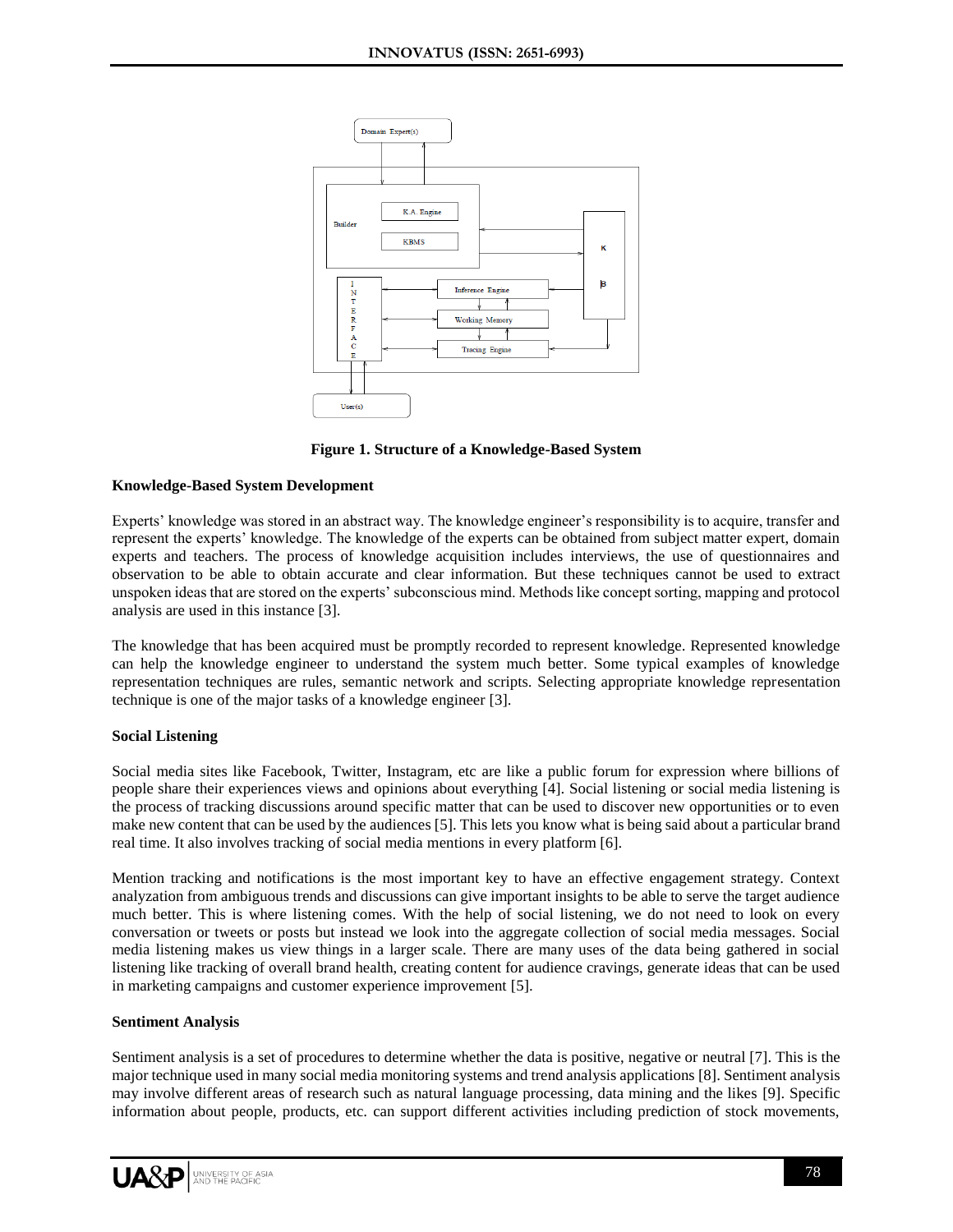determining market trends, analyzation of product flaws and management of crises. Methods such as word counts or counting of how many times a product has been mentioned, the use of polarity lexicons; a list a positive and negative words that will be counted when used and semantic methods which will compute the lexical distances between product names to be able to identify sentiments about it are some methods that can be used in sentiment analysis [8].

## **Data Mining**

Data mining is a process which is meant to explore data to look for stable patterns and relationships between variables and to validate the results by using the patterns that are detected to the new subsets of data [10]. It works on a set of operations to return desired outputs [11]. Data mining also refers to the revelation of hidden and relevant information from the data as a result of the set of operations [12]. It is also defined as the analyzation of data sets to look for relationships and summarize to be useful and understandable by the owner of the data [13].

Data mining can be used in various ways. First is in trend prediction and behaviors and discovering patterns that are previously unknown. Finding predictive information in large databases can be used in predictive marketing. It can also be used in forecasting of bankruptcy and also identifying portion of a population that will most probably to respond correspondingly to given events. It can also be used to mine social media thoughts and conversations which can be used by the organization in sentiment analysis, product and business strategy enhancements [14].

# **METHODOLOGY**

## **Sources of Data**

This study used homogeneous purposive sampling as the sampling technique. Homogeneous sampling is a type of purposive sampling where the candidates are chosen based on their common characteristics or traits [15], in this case, the common characteristics of the respondents were they are employees of any government institution and users of any government application system.

#### **Respondent's Profile**

|              | Frequency | Percentage $(\% )$ | Rank |
|--------------|-----------|--------------------|------|
| National     | 20        | 55.56              |      |
| Local        |           | 41.67              |      |
| GOCC         |           | 2.78               |      |
| <b>Total</b> | 36        | 100                |      |

#### **Table 1. Frequency and Percentage Distribution of Respondents as to Government Sector**

Out of 36 respondents, majority were in the National Government Sector with the frequency of 20 and percentage of 55.56%.

#### **Table 2. Frequency and Percentage Distribution of Respondents as to Government Application System the Respondents Are Currently Using**

|                                                                                                              | Frequency | Percentage | Rank |
|--------------------------------------------------------------------------------------------------------------|-----------|------------|------|
| Electronic New Government Accounting System (eNGAS)                                                          | 31        | 86.11      |      |
| Electronic Budget System                                                                                     | 18        | 50.00      |      |
| Unified Reporting System (URS)                                                                               |           | 8.33       | 5.5  |
| Annual Financial Reporting System (AFRS)                                                                     |           | 22.22      |      |
| Enhanced Public Financial Management Assessment Tool for Local<br>Government Units (PFMAT for LGUs) Software |           | 11.11      |      |
| LGU Integrated Financial Tools (LIFT)                                                                        |           | 8.33       | 5.5  |
| Others: HRMIS                                                                                                |           | 2.78       |      |

Out of ten (10) application systems listed in the survey questionnaire, Enhanced Electronic New Government Application System is used by 31 of the 36 respondents, thus 86.11% of the respondents resort to this system.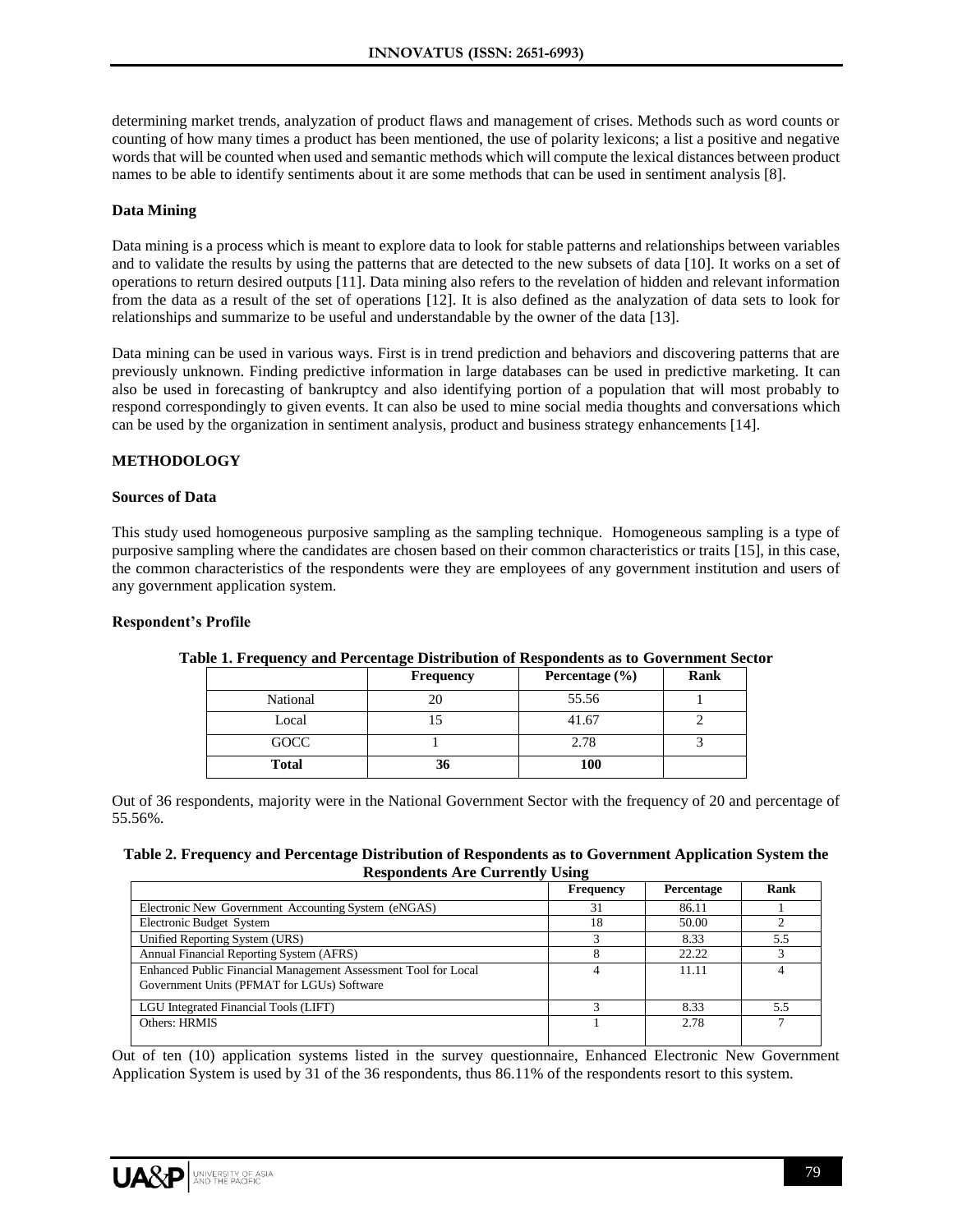#### **Data Case Analysis**

The data collected from the survey questionnaire were recorded, analyzed, interpreted and summarized. Techniques such as frequency count, percentage and weighted mean were used to interpret the collected data.

1. Percentage – this statistical technique was used to know that ratio of distribution corresponding to the respondent's profile.

$$
p=\frac{f}{n}\times 100
$$

Where:  $p = percentage$  $f = frequency$  $n =$  total number of respondents

2. Weighted Mean – this statistical technique was used to weigh the answers of the respondents pertaining to every question that was asked on the survey questionnaire except from the respondent's profile.

$$
\sum = \frac{fx}{n}
$$

Where:  $f = frequency$  $x =$  corresponding verbal interpretation  $n =$  total number of respondents

#### **RESULTS AND DISCUSSION**

1. The difficulties and challenges the respondents encountered in the use of the application systems in terms of 1) Hardware Requirements; 2) Application System; and 3) Support.

The respondents' chose from the given statements on what difficulties and challenges they encountered in terms of hardware requirements, application system and support. On the category, hardware requirements, "Hardware requirement requires a significant budget." ranks first garnering a frequency of 31 with a percentage of 86.11%. On the category, application system, "Patches and versions take time to request and implement." ranks first garnering a frequency of 30 with a percentage of 83.33 %. Lastly, on the category, support, "The agency that developed the systems only supports during office hours." ranks first garnering a frequency of 29 with a percentage of 80.56 %.

2. The respondents' perception on the level of importance of having troubleshooting tool for all the application systems available to assist without the help of the support team.

As per the respondents' level of agreement on the challenges encountered in the use of the application systems, "troubleshooting on my own" got an overall weighted mean of 4.39 and that has a verbal interpretation of Very Important. On the other hand, the "One-stop troubleshooting website" has a computed overall weighted mean of 4.56 and with the corresponding verbal interpretation of Extremely Important. The computed overall weighted mean on the category of "Faster resolution of the issues and concerns" was 4.67 and a verbal interpretation of Extremely Important. Omitting the need to contact different support team for the different application system gathered an overall weighted mean of 4.25 that has a verbal interpretation of Very Important. Finally, the computed overall weighted mean on the category of "The system/s becomes easier to understand because the users get to install patches or corrections themselves" was 4.50 which have a verbal interpretation of Very Important. The overall weighted mean of all categories was 4.47 and that has a verbal interpretation of Very Important.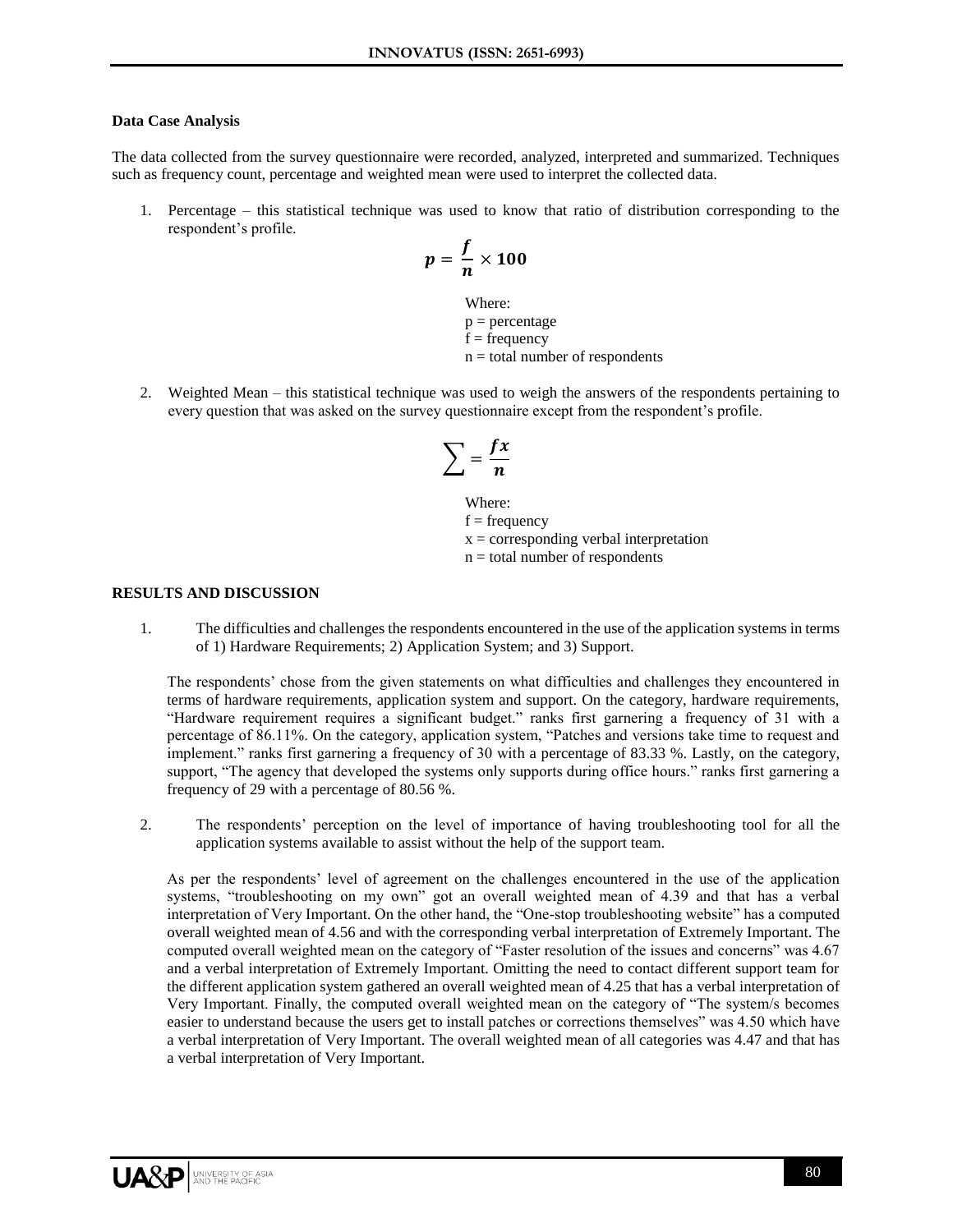3. The respondents' level of acceptance on the troubleshooting tool (FISSARE)

For the Efficiency of the application system, it has gathered an overall weighted mean of 4.44 that has a verbal interpretation of Moderately Acceptable while the category of Reliability gathered an overall weighted of 4.36 which corresponds to the verbal interpretation of Moderately Acceptable. The category of Usability has an overall weighted mean of 4.60 that has a verbal interpretation of Highly Acceptable. Lastly, the computed overall weighted mean on the category of Functionality was 4.53 which corresponds to a verbal interpretation of Highly Acceptable. The overall weighted mean of all categories was 4.48 and that has a verbal interpretation of Moderately Acceptable.

- 4. Suggestions offered by the respondents to improve the developed software
	- The respondents have given the freedom to give suggestions for the further improvement of the developed system and such suggestion are (1) The portal should be more user friendly so less technical people can understand and this suggestion ranked 3rd and has a frequency of 19 and a percentage of 52.78. (2) A dashboard for each agency user placing ranked 4 and has a frequency of 12 and a percentage of 33.33. (3) Demo process (movie like) should be available via YouTube and this became the 2nd in the rank and has a frequency of 28 and a percentage of 77.78. (4) A chat feature in the portal should be available, being ranked 1st having a frequency of 29 and a percentage of 80.56. (5) The system should not allow uploading/attachments of windows libraries/files which may become a source of potentially unwanted programs, harmful files, or viruses. This option ranked 6.5th and has a frequency of 1 and a percentage of 2.78. (6) Log-outs automatically without the manual command of the user and this suggestion as well ranked 6.5th and has a frequency of 1 and a percentage of 2.78. Lastly, (7) FISSARE should also cater private systems so that government systems can have a basis on what is new in the private companies it will also give more options on some troubleshooting problems. - This option ranked 5th and has a frequency of 2 and a percentage of 5.56.

## **CONCLUSIONS AND RECOMMENDATIONS**

- 1. The proponent concluded that the most challenging issue in terms of hardware requirements was that the application system requires a significant budget when it comes to hardware; the proponent recommends that the agencies should be briefed on the budget requirement of the systems to be implemented when it comes to the hardware requirements. The proponent also suggests that the systems being deployed can be move to other platforms where the hardware cost will not cost as expensive as the current one. The respondents perceived that the most challenging activity on the application system is the patches and versions that take time to request and implement. The proponent recommends that the deployment agency should develop an implementation strategy that can be used by the implementing agencies. The proponent further recommends that the deployment team should have a library of issues and concerns that can be accessed by the users even after office hours.
- 2. As to the need for troubleshooting for all the application systems, it is recommended that a troubleshooting tool will answer the issues and concerns of the application systems to enable the implementing agencies to resolve the issues quickly, troubleshoot on their own, and lessen the need to contact different support team for the different application system be provided.
- 3. The developed software FISSARE was perceived to be moderately acceptable by the respondents, thus, the proponent recommends the use of the proposed system as it addresses the need of the respondents to have a troubleshooting tool that will enable them to resolve their issues quickly.
- 4. The proponent recommends adapting the suggested improvements for FISSARE such as the chat feature, the demo process on how to use FISSARE that will be available on YouTube and to improve the developed software to be more user-friendly for less technical people to understand; and
- 5. This system can also be adapted by the Department of Information and Communications Technology since as the supreme information technology institution, it can be the one to host, administer and maintain FISSARE.